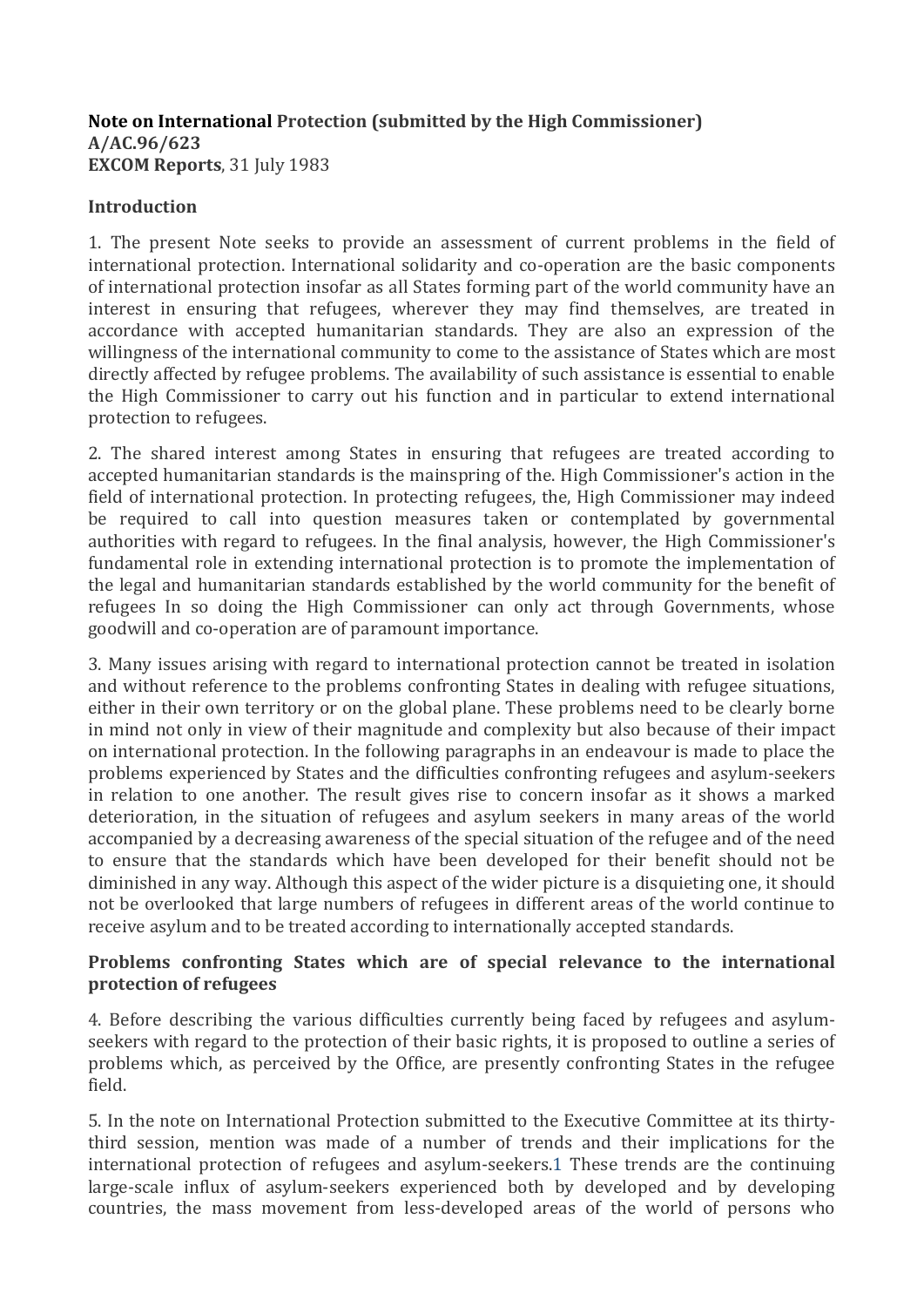voluntarily leave their country of origin drawn by the prospect of economic betterment, the reduced capacity of countries to absorb large numbers of new arrivals, a perceptible resentment against aliens generally and a tendency to confuse refugees with ordinary aliens which has led in large measure to a decreased awareness of the special situation of refugees.

6. These trends, which have persisted since the Executive Committee's thirty-third session, have made more difficult the task of identifying durable solutions for refugee problems. In earlier years the world refugee problem was of more manageable proportions, due to the fact that durable solutions were more readily available. In many areas of the world refugees could be integrated in first asylum countries and where such integration was for various reasons not possible, resettlement in third countries was often a viable alternative, moreover, in the post colonial period voluntary repatriation was often a realistic and important solution. A balance, albeit a delicate one, was thus achieved between the emergence of refugee problems and the finding of durable solutions, which facilitated the implementation of principles of international protection.

7. In a number of more recent refugee situations, local settlement has become a less feasible solution due to the excessively large burden placed on countries receiving refugees and the availability of resettlement as an alternative solution has become more limited. Moreover, due to the nature and political background of many current refugee problems, the solution of voluntary repatriation, if attainable, may only be a longer-term prospect.

8. The fact that durable solutions are no longer as readily available as in the past heightens" tensions resulting from refugee problems and thus renders more difficult the accomplishment of the Office's international protection task. In this situation, it is of critical importance for the States most affected to be able to rely unreservedly on the co-operation of the international community in finding solutions to refugee problems. Such co-operation should ensure that material and financial assistance are provided whenever necessary in order to facilitate integration in asylum countries. It should also be directed towards creating the requisite political climate to enable the solution of voluntary repatriation to be realized so that refugees may return home in safety and with dignity. At the present critical juncture, however, it is also essential for the international community to address the more fundamental aspects of refugee situations, *i.e.* the root causes of refugee problems and the need for Governments to avoid measures likely to give rise to refugee flows, which are today characterized by violations of human rights and, increasingly, by military or armed activities. Such action needs to be taken at the initiative of States or through the competent political organs of the United Nations and in furtherance of friendly and peaceful relations between States. It must form an indispensable parallel to humanitarian action to resolve refugee problems once they have occurred.

9. Effective international co-operation along the lines indicated above will help to ensure that accepted principles of international protection are not undermined, that countries of first asylum continue to observe the principle of *non-refoulement*, that they follow liberal practices with regard to the admission of asylum-seekers and treat refugees and asylum seekers in accordance with recognized humanitarian standards. Insofar as asylum-seekers in large-scale situations are concerned, basic minimum standards for their treatment have already been identified by the Executive Committee in the conclusions adopted at its thirty-second session.2

Difficulties currently confronting refugees and asylum-seekers in the context of **international protection**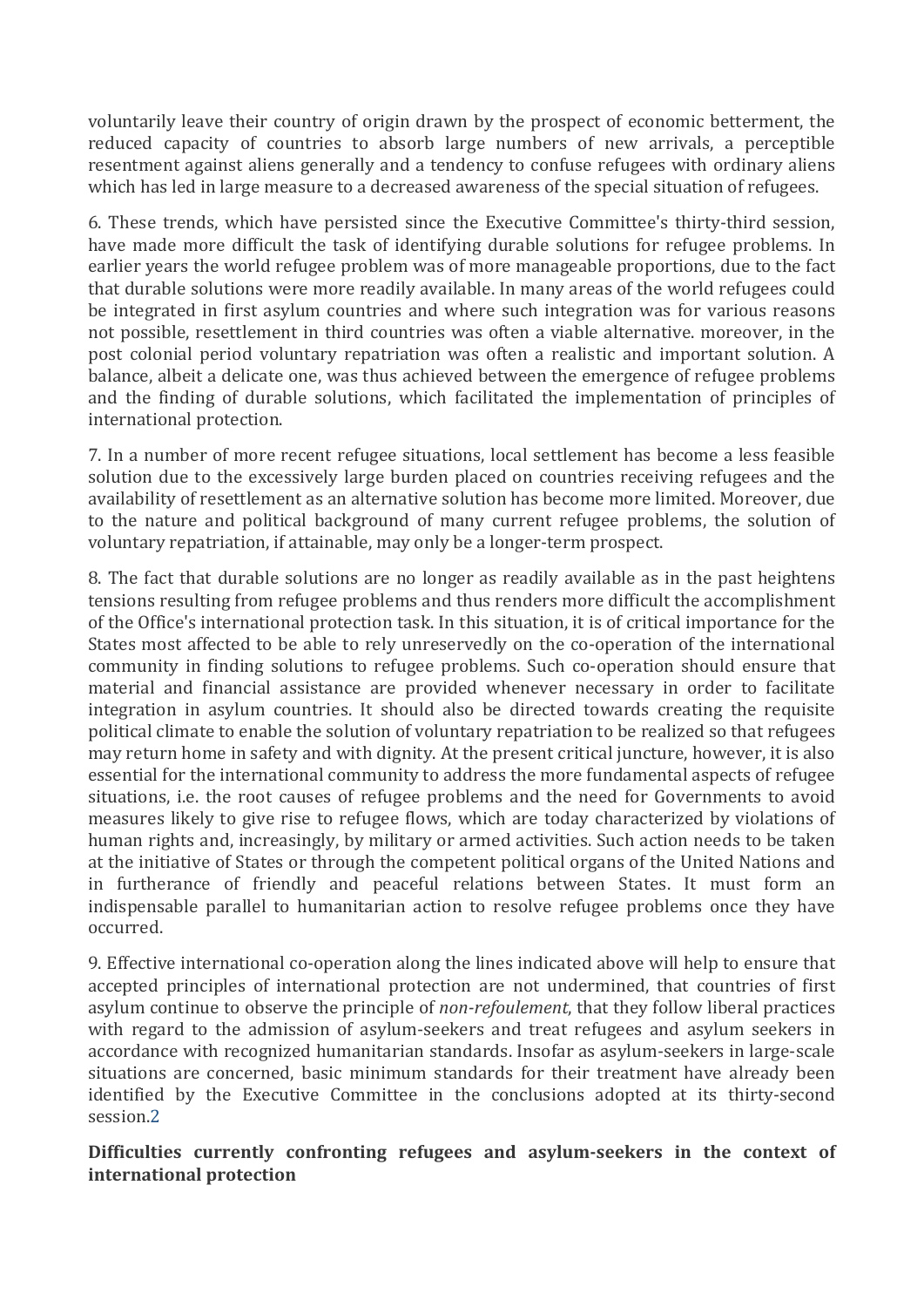10 As indicated in the introduction, a marked deterioration in the situation of refugees and asylum-seekers is apparent in different areas of the world. This deterioration relates in particular to the admission and treatment of asylum-seekers and refugees and continuing threats to or violations of their physical safety.

11. In a number of countries refugees have been refused even temporary admission and have been forced to remain in border areas where their physical safety and even their lives have been in the gravest danger. When temporary asylum has been granted, refugees are frequently confined in camps for long periods without durable solution in sight, with the resulting hardship which this situation obviously entails.

12. There has also been a growing tendency on the part of Governments to consider asylum as purely temporary without sufficient regard to the urgent need for refugees to find a durable solution.

13. In a number of instances refugees have been exploited for political and military purposes and have been denied the possibility of a humanitarian solution which their situation urgently demands.

14. In the Note on International Protection submitted to the Executive Committee at its thirtythird session3 and in the High Commissioner's Report to the thirty-eighth session of the General Assembly,4 mention is made of the practice of a number of countries confronted with large numbers of asylum-seekers to resort to measures involving various forms of "deterrence". These measures include the detention of asylum-seekers and the reduction to a bare minimum of living standards in temporary camps in order to discourage further arrivals. Elsewhere, asylum-seekers are not permitted to earn their livelihood or no longer receive the assistance previously available to them.

15. The detention of refugees and asylum-seekers merely because they are regarded as illegal immigrants continues to present a serious problem. In some countries, an asylum-seeker may be released once the bona fide character of his or her claim is established. Elsewhere, asylumseekers are automatically detained for indeterminate periods of time without any distinction as to whether their claim to refugee status may or may not be well-founded.

16. There are indications that in many countries it is becoming increasingly difficult for refugees to obtain recognition of their refugee status. In a number of States recourse is had to a very strict interpretation of the relevant criteria for refugee status and/or to an unduly high standard of proof. In certain countries where this possibility is provided for in national legislation there has also been a tendency to grant a lesser status with a consequently narrower range of entitlements – to persons who on a fair interpretation of the relevant criteria should be accorded full refugee status.

17. Continuing threats to or violations of the personal safety of refugees call for urgent action by States. The underlying causes of this phenomenon are multiple and complex. There is, however, no doubt that it is at least partly the result of the specially vulnerable situation in which refugees and asylum-seekers find themselves in different areas of the world. This vulnerable situation results in particular from their being obliged to spend unduly long periods in camps, in a general climate of hostility, without their refugee character being fully understood. In circumstances of this kind refugees may well become victims of brutality, degrading treatment and abduction.

18. Refugees and asylum-seekers, whether accommodated in camps or settlements or integrated in the local community, have been the object of indiscriminate bombardment and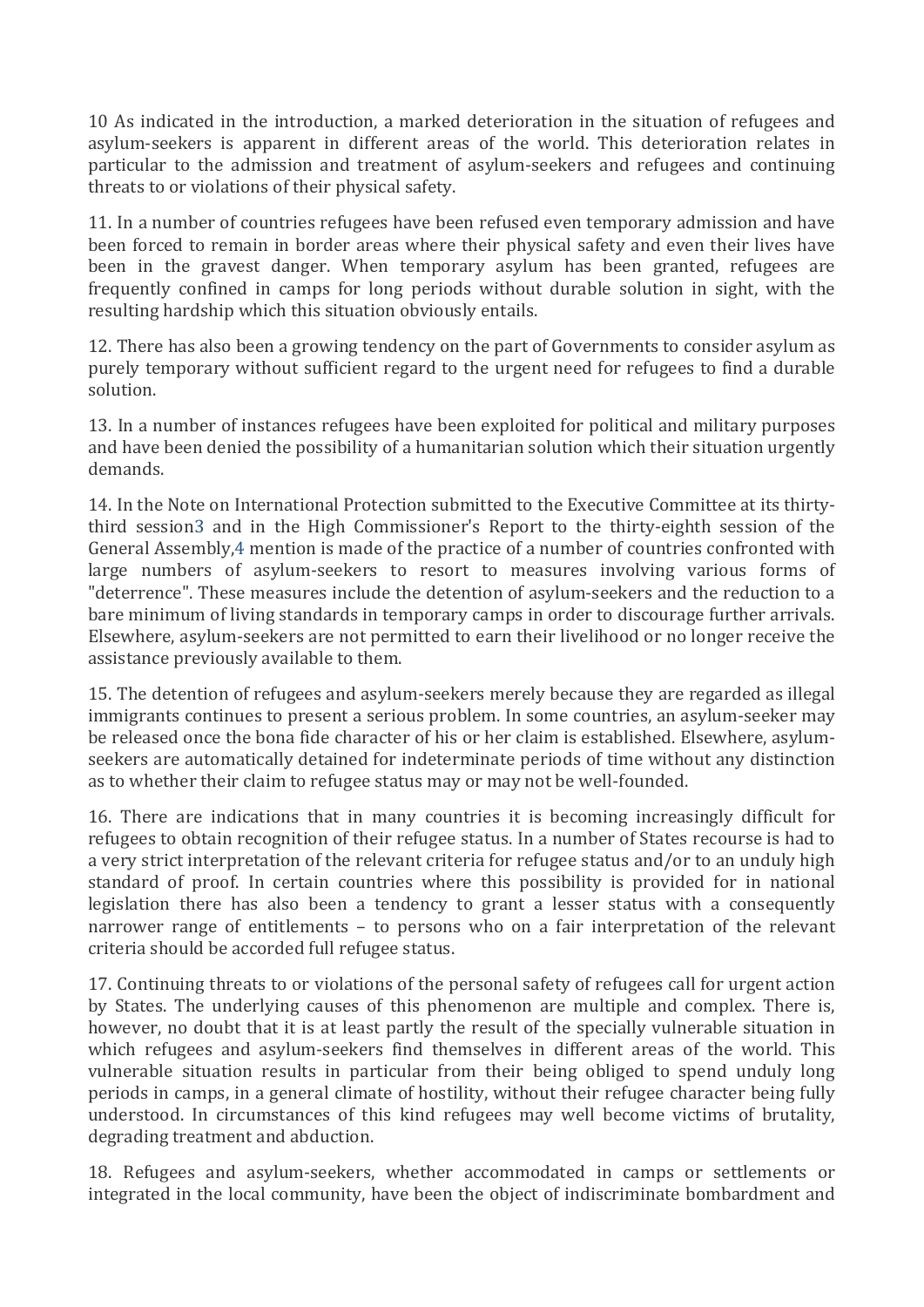incursions by armed forces of their countries of origin which appear to consider that such attacks can be carried out with impunity. In one instance, an asylum country finding itself in a particularly vulnerable position has been subjected to demands that refugees be either forcibly returned or removed from its territory.

19. With regard to pirate attacks on asylum-seekers in boats in the South China Sea, while there may have been a modest improvement since the inception of the UNHCR/Royal Thai Government anti-piracy programme, a large proportion of boats carrying asylum seekers continue to be attacked – many of them repeatedly – and multiple rape, murder and abduction are constant occurrences. The overall picture therefore continues to give rise to the most serious concern.

#### **Respective responsibilities of the international community and the High Commissioner** in meeting current problems of international protection

20 The critical nature of the difficulties confronting refugees and asylum-seekers as described above suggests that the principles which have been developed by States for the protection of refugees and asylum-seekers are in real danger of being eroded. Efforts to secure a reversal of this trend are a priority task of the office in the field of international protection. It should be borne in mind, however, that many current refugee problems are very different, both in scope and nature, from those which existed when the Office was established some thirty years ago and it is therefore no longer possible to rely exclusively on traditional solutions. Recourse must therefore be had to new and imaginative approaches which will also be conducive to the exercise of the High Commissioner's international protection function.

21. It must be recognized that the High Commissioner can only act effectively with the goodwill and co-operation of Governments, which have the fundamental responsibility for resolving refugee problems. It is therefore important that Governments take the necessary initiatives on the political plane, e.g. by making efforts to remove the root causes of a particular refugee problem or by creating conditions favourable to voluntary repatriation or, in the context of assistance, by enabling asylum countries to bear the burden of refugee problems and by ensuring the availability of durable solutions.

22. In this context of international co-operation the High Commissioner has an important role which is limited only by the humanitarian and non-political character of his Office. His efforts must be directed towards stimulating the creation of an international climate in which action to resolve refugee problems can be effectively initiated and co-ordinated. In carrying out this catalytic function the High Commissioner must use every means at his disposal to promote a greater awareness of the nature and dimensions of refugee problems and the development of constructive ideas for their solution, not only at the governmental but also at the nongovernmental and academic levels.

23. The dual questions of the root causes of refugee problems and the action which could appropriately be taken to alleviate them also need to be addressed. In view of their political nature, these tasks are not the direct responsibilities of the High Commissioner but must form an integral part of an overall approach to the refugee problem.

24. Within this framework of constructive international co-operation, the High Commissioner" must continue to pursue his international protection goals by promoting the reaffirmation and effective implementation of the principles of international protection. He must also seek to ensure that these principles are further developed to cover those aspects of refugee problems which are not presently covered by appropriate legal principles.